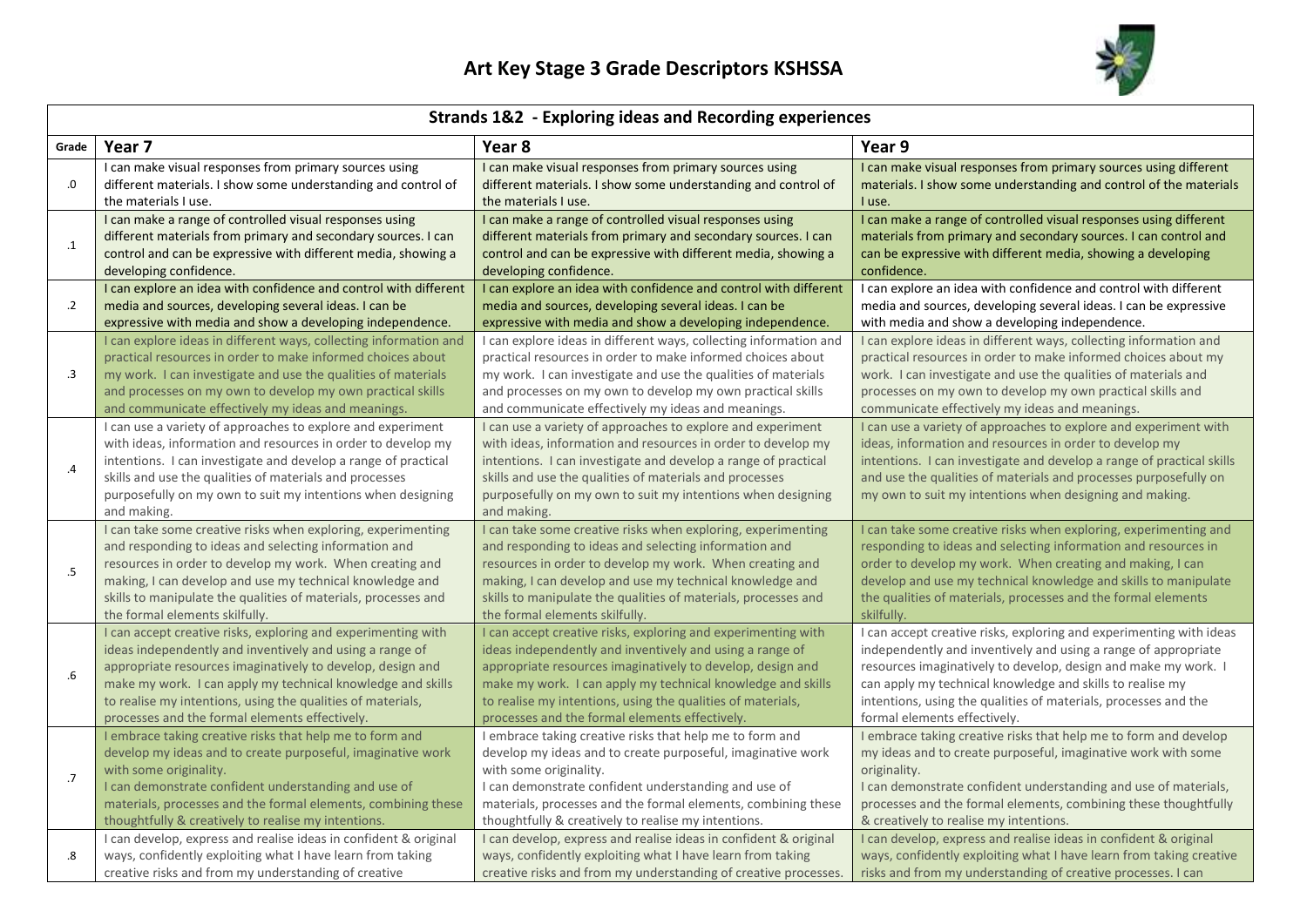

## **Art Key Stage 3 Grade Descriptors KSHSSA**

| processes. I can exploit the potential of materials and           | I can exploit the potential of materials and processes            | exploit the potential of materials and processes independently,      |
|-------------------------------------------------------------------|-------------------------------------------------------------------|----------------------------------------------------------------------|
| processes independently, making both intuitive and analytical     | independently, making both intuitive and analytical judgments     | making both intuitive and analytical judgments to develop and        |
| judgments to develop and realise my intentions.                   | to develop and realise my intentions.                             | realise my intentions.                                               |
| I am in command of my own creative practice, recognising and      | I am in command of my own creative practice, recognising and      | I am in command of my own creative practice, recognising and         |
| using a variety of strategies to develop ideas that are personal, | using a variety of strategies to develop ideas that are personal, | using a variety of strategies to develop ideas that are personal,    |
| original and imaginative. I can use the differing qualities and   | original and imaginative. I can use the differing qualities and   | original and imaginative. I can use the differing qualities and      |
| potential of materials and processes with independence,           | potential of materials and processes with independence,           | potential of materials and processes with independence,              |
| deliberation and maturity in order to create work that            | deliberation and maturity in order to create work that            | deliberation and maturity in order to create work that successfully  |
| successfully fulfils my intentions, exhibiting fluency and high   | successfully fulfils my intentions, exhibiting fluency and high   | fulfils my intentions, exhibiting fluency and high level of control. |
| level of control.                                                 | level of control.                                                 |                                                                      |

## **Strands 3&4: Analysing and Evaluating**

| Grade      | Year <sub>7</sub>                                                                                                                                                                                                                                                                                                                                                                                                     | Year 8                                                                                                                                                                                                                                                                                                                                                                                                          | Year 9                                                                                                                                                                                                                                                                                                                                                                                                          |
|------------|-----------------------------------------------------------------------------------------------------------------------------------------------------------------------------------------------------------------------------------------------------------------------------------------------------------------------------------------------------------------------------------------------------------------------|-----------------------------------------------------------------------------------------------------------------------------------------------------------------------------------------------------------------------------------------------------------------------------------------------------------------------------------------------------------------------------------------------------------------|-----------------------------------------------------------------------------------------------------------------------------------------------------------------------------------------------------------------------------------------------------------------------------------------------------------------------------------------------------------------------------------------------------------------|
| .0         | I can respond to the work of others commenting on the technical<br>aspects of the work.                                                                                                                                                                                                                                                                                                                               | I can respond to the work of others commenting on the technical aspects of<br>the work.                                                                                                                                                                                                                                                                                                                         | I can respond to the work of others commenting on the technical aspects of<br>the work.                                                                                                                                                                                                                                                                                                                         |
| $\cdot$ 1  | I can respond to the work of others commenting on expressive<br>aspects and technical skills in the work. I am able to collect<br>relevant research materials when looking at artists.                                                                                                                                                                                                                                | I can respond to the work of others commenting on expressive aspects and<br>technical skills in the work. I am able to collect relevant research materials<br>when looking at artists.                                                                                                                                                                                                                          | I can respond to the work of others commenting on expressive aspects and<br>technical skills in the work. I am able to collect relevant research materials<br>when looking at artists.                                                                                                                                                                                                                          |
| $\cdot$ .2 | I can describe the work of others commenting on the<br>ideas and purposes that I see. After looking at the work<br>of others I can adapt and improve aspects of my own<br>artwork from making connections to their work when<br>making my own work.                                                                                                                                                                   | I can describe the work of others commenting on the ideas and<br>purposes that I see. After looking at the work of others I can adapt<br>and improve aspects of my own artwork from making connections<br>to their work when making my own work.                                                                                                                                                                | I can describe the work of others commenting on the ideas and<br>purposes that I see. After looking at the work of others I can adapt<br>and improve aspects of my own artwork from making connections<br>to their work when making my own work.                                                                                                                                                                |
| $\cdot$ 3  | I can compare, respond and comment on differing ideas,<br>methods and approaches used by artists, craftspeople<br>and designers, relating these to the contexts in which the<br>work was made. I can discuss my own work and that of<br>others and consider how I might adapt and refine my<br>ideas, skills and processes.                                                                                           | I can compare, respond and comment on differing ideas, methods<br>and approaches used by artists, craftspeople and designers, relating<br>these to the contexts in which the work was made. I can discuss<br>my own work and that of others and consider how I might adapt<br>and refine my ideas, skills and processes.                                                                                        | I can compare, respond and comment on differing ideas, methods<br>and approaches used by artists, craftspeople and designers,<br>relating these to the contexts in which the work was made. I can<br>discuss my own work and that of others and consider how I might<br>adapt and refine my ideas, skills and processes.                                                                                        |
| .4         | I can consider, respond and discuss the ideas, methods<br>and approaches that are used by artists, craftspeople and<br>designers, relating these to both context and purpose. I<br>can evaluate my own work and that of others, reflecting<br>on my own view of its purpose and meaning. From this I<br>am able to adapt and refine my own ideas, processes and<br>intentions.                                        | I can consider, respond and discuss the ideas, methods and<br>approaches that are used by artists, craftspeople and designers,<br>relating these to both context and purpose. I can evaluate my own<br>work and that of others, reflecting on my own view of its purpose<br>and meaning. From this I am able to adapt and refine my own<br>ideas, processes and intentions.                                     | I can consider, respond and discuss the ideas, methods and<br>approaches that are used by artists, craftspeople and designers,<br>relating these to both context and purpose. I can evaluate my own<br>work and that of others, reflecting on my own view of its purpose<br>and meaning. From this I am able to adapt and refine my own<br>ideas, processes and intentions.                                     |
| .5         | I can interpret, respond and explain how ideas and<br>meanings are conveyed by artists, craftspeople and<br>designers, recognising the varied characteristics of<br>different historical, social and cultural contexts. I can<br>provide a reasoned evaluation of the purpose and<br>meaning of my own work and that of others. I can use my<br>critical understanding to develop my own views and<br>practical work. | I can interpret, respond and explain how ideas and meanings are<br>conveyed by artists, craftspeople and designers, recognising the<br>varied characteristics of different historical, social and cultural<br>contexts. I can provide a reasoned evaluation of the purpose and<br>meaning of my own work and that of others. I can use my critical<br>understanding to develop my own views and practical work. | I can interpret, respond and explain how ideas and meanings are<br>conveyed by artists, craftspeople and designers, recognising the<br>varied characteristics of different historical, social and cultural<br>contexts. I can provide a reasoned evaluation of the purpose and<br>meaning of my own work and that of others. I can use my critical<br>understanding to develop my own views and practical work. |